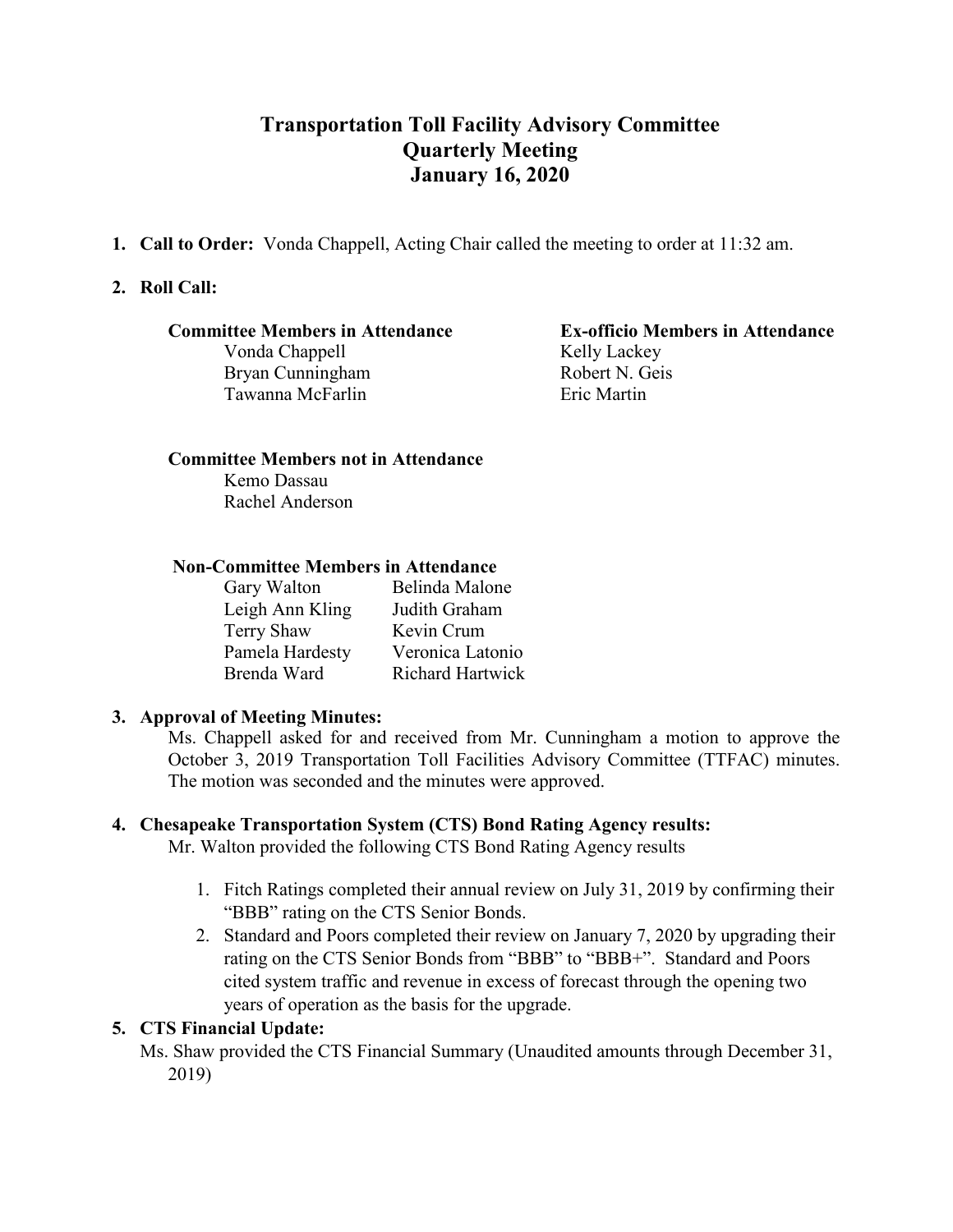TTFAC Meeting Minutes January 16, 2020 Page **2** of **7**

#### **1. System Revenue:**

# **a. Both toll facilities:**

Toll system revenue year-to-date is \$14.5 million, which represents an increase of 5.1% year-over-year and is 4.1% above forecast.

# **b. Chesapeake Expressway:**

Expressway toll revenue is \$7.8 million, which represents an increase of 0.7% year-over-year and is 6.2% above forecast.

# **c. Dominion Boulevard Veterans Bridge:**

Dominion Boulevard Veterans Bridge toll revenue is \$6.7 million, which represents an increase of 10.7% year-over-year and is 1.7% above forecast.

# **2. System Expenses:**

- a. System expenses are at 40.1% of the annual budget through the first six months of the fiscal year.
- b. Expenses for the fiscal year are expected to be near or below budget and forecast.
- c. Largest Expenses are:
	- i. Back Office contract 45%
	- ii. Personnel 23%
	- iii. VDOT E-ZPass Fees 13%
	- iv. Renewal & Replacement Inspection 6%
- d. Upcoming Large Expenditures:
	- i. Renewal & Replacement Construction

# **6. Chesapeake Expressway Summary**

Mr. Walton provided the following Chesapeake Expressway Summary.

# **1. Traffic Highlights through December 31, 2019:**

- a. For fiscal year 2020 to date, traffic has increased by 8.2%.
- b. Cash transactions increased by 6.2%; full fare E-ZPass Transactions increased 11.1% and Discount Program transactions increased 6.3%.
- c. E-ZPass traffic continues to grow: year-to-date E-ZPass traffic comprises 78.9% of the toll transactions versus 78.4% for last year.
- d. Cash traffic, as a portion of overall transactions, continues to decline and comprises 21.2% of toll transactions versus 21.5% last year.
- e. The violation rate is approximately 2.1 % with approximately 40% of violations collected through the 10-day V-Toll (recycle) process.

Mr. Walton advised that the Chesapeake Expressway functions primarily as a commuter route during the non-peak season time of year. He also noted that traffic volume had increased more than expected from October through the first half of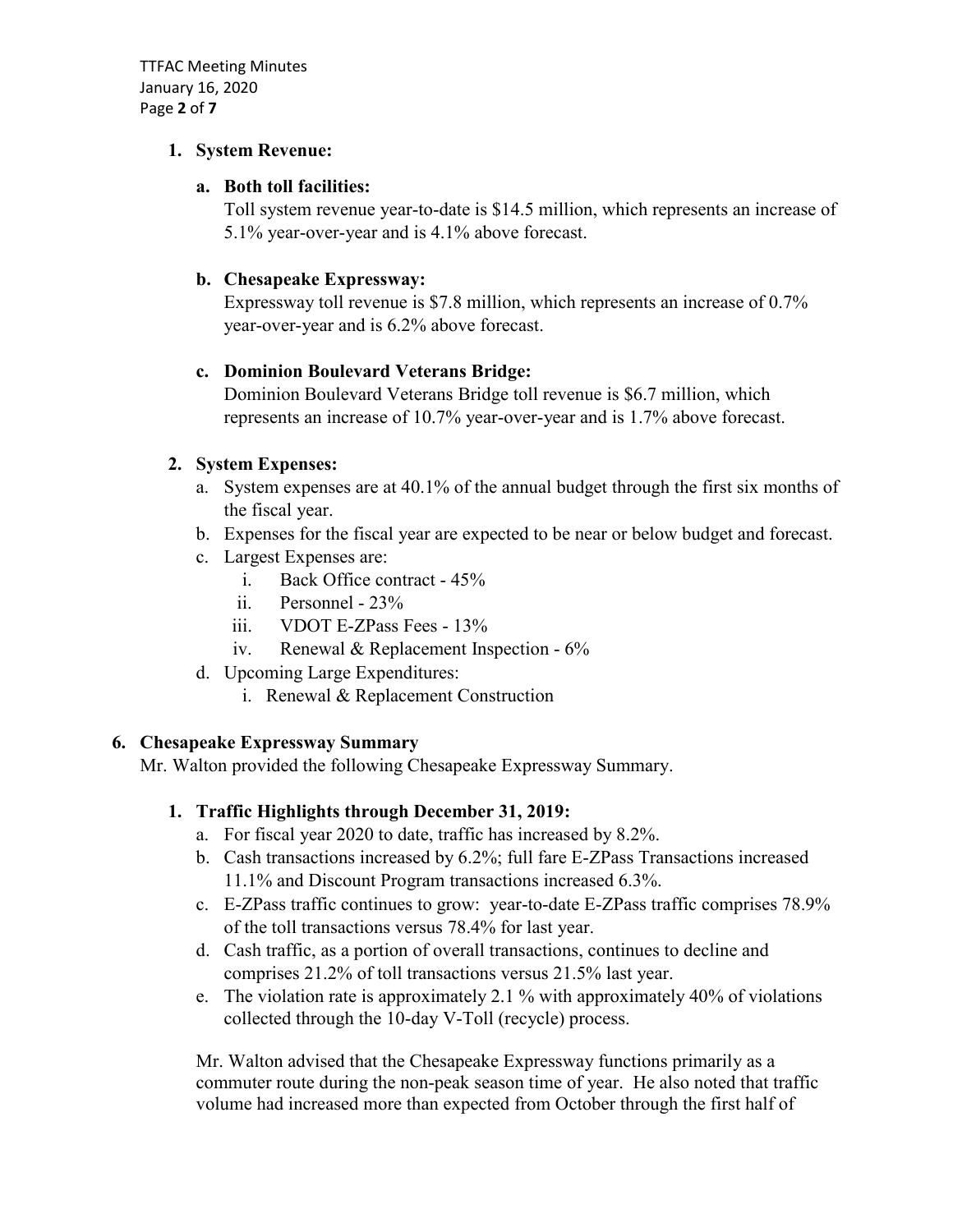January. Conversely, there was a slight drop in Battlefield traffic and an increase in Expressway Discount Program membership. This trend is indicative of North Carolina residents deciding that it's worth paying the discount rate to save travel time using the Expressway.

Mr. Walton stated that traffic on the Expressway should start increasing as out-oftown traffic increases steadily as peak travel season approaches. Mr. Walton added that the conversion of High Occupancy Vehicle (HOV) lanes to High Occupancy Toll (HOT) lanes in the Washington metro area and new toll facilities in the northeast, all contributed to an increase in the use of E-ZPass by out-of-town traffic. Mr. Walton also advised that Virginia continues to work with North Carolina to establish a Reciprocity Agreement to allow Virginia toll agencies to seek collections of delinquent toll accounts from North Carolina residents.

# **2. Expressway Revenue Breakdown:**

- a. Year-to-date (through Dec. 31, 2019) revenue is \$7,809,325 which represents an increase of 0.7%. The slight increase in year-to-date revenue occurred from very strong performance in October (up 11.4%), November (up 6.9%) and December (up 16.9%).
- b. Cash revenue has decreased by 6.7%.
- c. E-ZPass revenue has increased by 3.5%
- d. Revenue is growing at a slower rate than traffic due the increase in Discount Program transactions.

# **3. Renewal and Replacement Update (R&R):**

- a. The Renewal and Replacement Report was completed and submitted in late December, as per the Bond Indenture.
- b. The Renewal and Replacement Construction Project is now in the plan development phase right now. Actual construction activities are several months out to allow for plan review, advertisement, bid and award which will take several months to complete.

Mr. Martin asked if there were any big projects for this year in the R&R Construction package. Mr. Walton stated that the R&R package for this year is comprised primarily of storm water pond and drainage maintenance as well as pavement patching. Complete repaving of the Expressway is on a 10 to 12 year paving cycle, which is getting close, however, the pavement is still in good shape. There are three sections of pavement that were repaved in 2011 through 2013. Each section costs approximately \$3 million, so it will cost an estimated \$9 million to \$10 million for the repaving.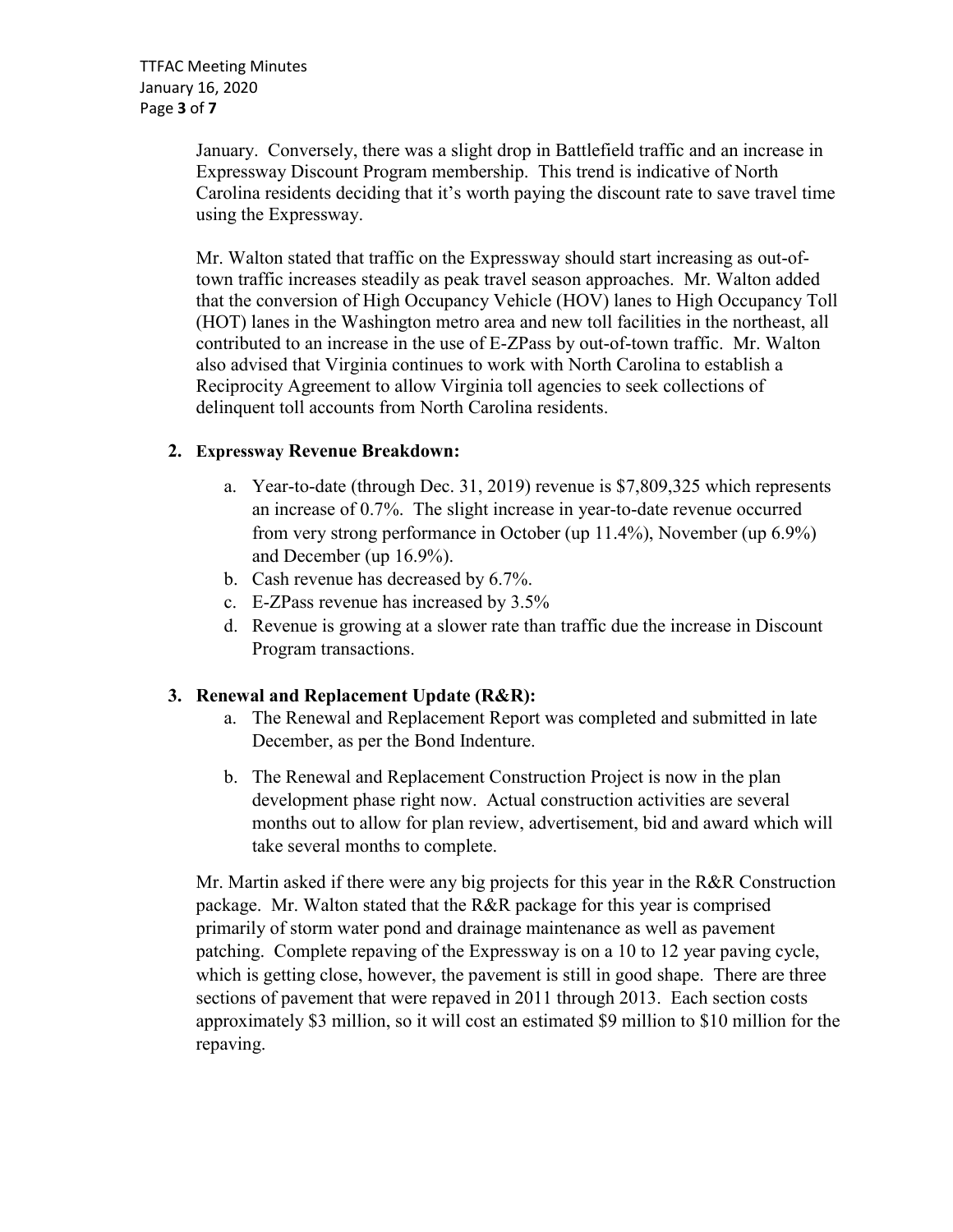Mr. Walton detailed another conceptual plan to convert two of the Full Service lanes to E-ZPass Express lanes. He prefaced this with the fact that the two existing Express Lanes are more than sufficient to process current E-ZPass demand, even on the busiest Saturdays during peak season. Mr. Walton advised that if E-ZPass traffic volumes continue to grow, additional Express Lane capacity may be needed in the future. As such, he is having TransCore develop estimates for a conversion of two Full Service Lanes to Express Lanes. Based on preliminary discussions, this is likely to be a fairly expensive project. Mr. Walton explained that converting the Expressway to an all-electronic toll facility isn't feasible at this time due to the cost of recovering/ recouping the cash revenue from out-of-town customers which accounts for 35% to 40% of revenue during peak season. Due to a lower payment rate and higher violation rate, it would costly to collect unpaid toll revenue from non-local users. For this reason, as an interim step, staff is investigating the future conversion of two of the six full service lanes to E-ZPass express lanes.

Mr. Martin posed the question of whether this lane conversion would fall under the R&R Construction or not? Mr. Walton advised that a determination had not yet been made as to whether this was eligible for funding under R&R.

# **7. Dominion Boulevard Veterans Bridge (DBVB) Summary**

Mr. Walton provided the following summary.

- a. Tolling began on February 9, 2017.
- b. Current toll rates are \$1.16, \$1.74, \$2.90, \$3.16, \$3.74, \$4.90
- c. Toll rates are set to increase on July 1, 2020 to \$1.22, \$1.83, \$3.05 with Toll By Plate (TBP) rates \$3.22, \$3.83, \$5.05

DBVB functions primarily as a commuter route, thus traffic remains fairly consistent throughout the year. Mr. Walton advised the committee that the E-ZPass usage rate is now at approximately 85% with an overall goal to attain 89% E-ZPass use, and DBVB continues to exhibit growth toward that goal.

# **1. Year-to-Date Actual Traffic Performance:**

- a. DBVB transactions increased by 7.1% to 4,753,839 transactions, compared to 4,438,567 for same prior year period, but this is 1.4% below forecast year-todate.
- b. E-ZPass transactions increased year-over-year by 8.1%, but are 1.7% below forecast.
- c. Toll-By-Plate transactions increased year-over-year by 2.0%, which is 0.5% above forecast.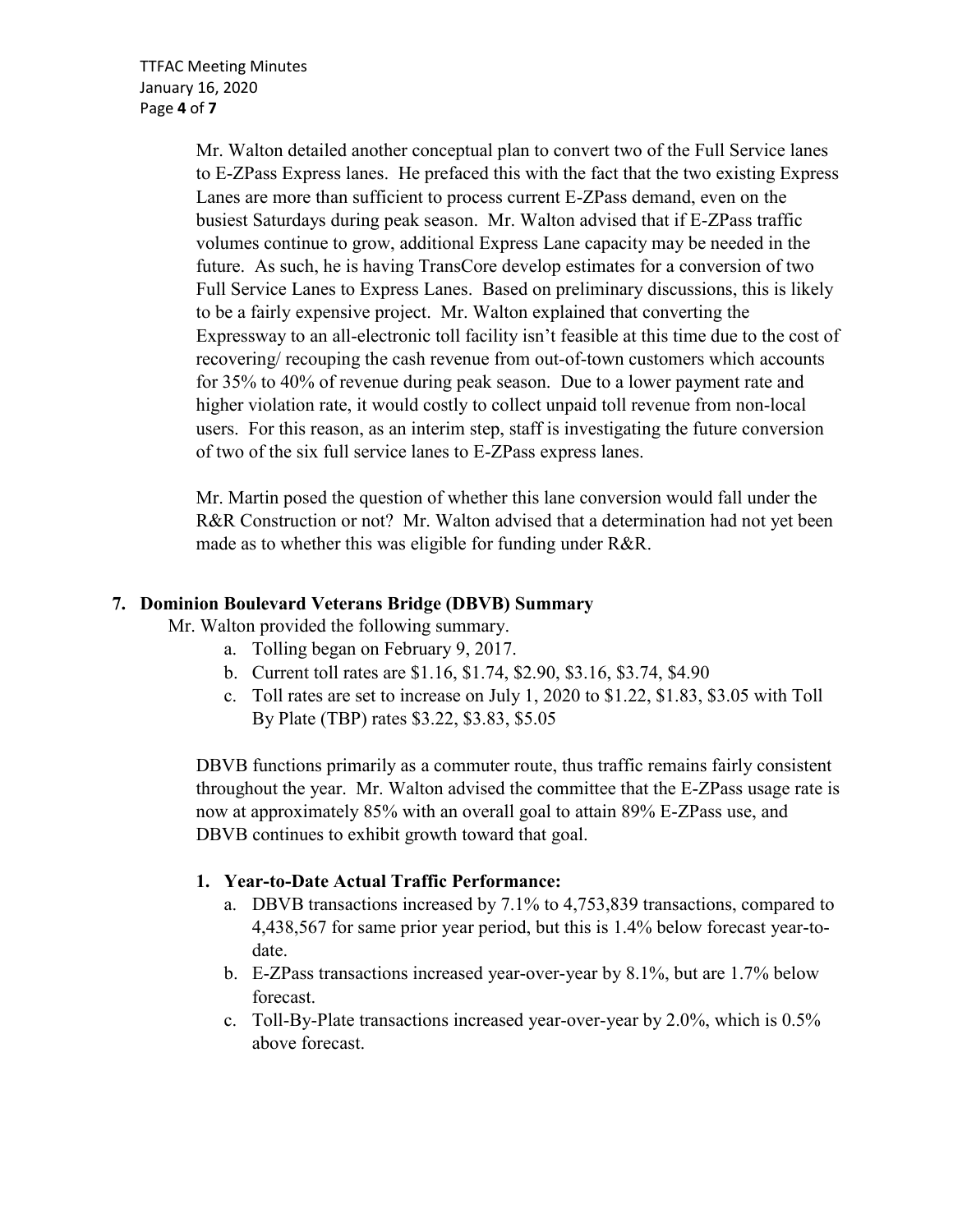- d. Approximately 27% of the invalid E-ZPass tags are successfully V-Tolled and approximately 19% of the Toll-By-Plate transactions are successfully V-Tolled, which both contribute to the overall E-ZPass usage rate.
- e. Invalid E-ZPass tags constitutes 5.9% of the E-ZPass reads, however, successful V-Tolls reduces the invalid tag reads to 3.9% of all of the E-ZPass transactions.

# **2. Year-to-Date Revenue:**

- a. DBVB revenue has increased by 10.7% year-over-year, and is 1.7% above forecast year-to-date.
- b. E-ZPass Revenue increased by 13.9% year-over-year.
- c. Toll-by-Plate revenue increased by 2.6% year-over-year.
- d. In the first six months (July 2019 through December 2019) of this fiscal year, \$550,000 has been collected on delinquent toll accounts. The success of this effort is directly attributable to the Vehicle Registration Withholding (VRW) program.

Mr. Walton explained the VRW program is currently only applicable to in-state registered vehicle; it is expected that a Reciprocity Agreement with North Carolina would potentially allow CTS to better pursue delinquent toll accounts to registered vehicle owners that reside in North Carolina.

Ms. McFarlin recognized that DBVB would have a toll increase this year and asked if the Chesapeake Expressway was going to have a toll increase this year also? Mr. Walton answered by detailing the adopted toll rate schedules for each facility. The DBVB has an annual toll rate increase of 5% on the E-ZPass rates in July each year and the toll-by-plate rate is the E-ZPass rate plus \$2, to cover the additional cost of invoicing. The Chesapeake Expressway has the next planned toll increase in May 2021 in accordance with the adopted toll rate schedule.

 Mr. Walton advised the committed that their recommendation to make no changes to he adopted toll rate schedules would be submitted at the January 21, 2020 work session. Mr. Walton also advised that the Traffic and Revenue Forecast for the Chesapeake Transportation System (CTS) is updated every two years, with the next update due later this year. The consultants will update all traffic and financial models and that updated information will be presented in the last quarter; the update could contain a recommendation to maintain the adopted toll rate schedules or could recommend adjustments.

# **Back Office and Customer Service Update**.

 Ms. Kling provided the update for the DBVB back office and customer service. She stated that the back office performance has been positive with the customer call center embracing and implementing the City's CARE Standards and Core Values.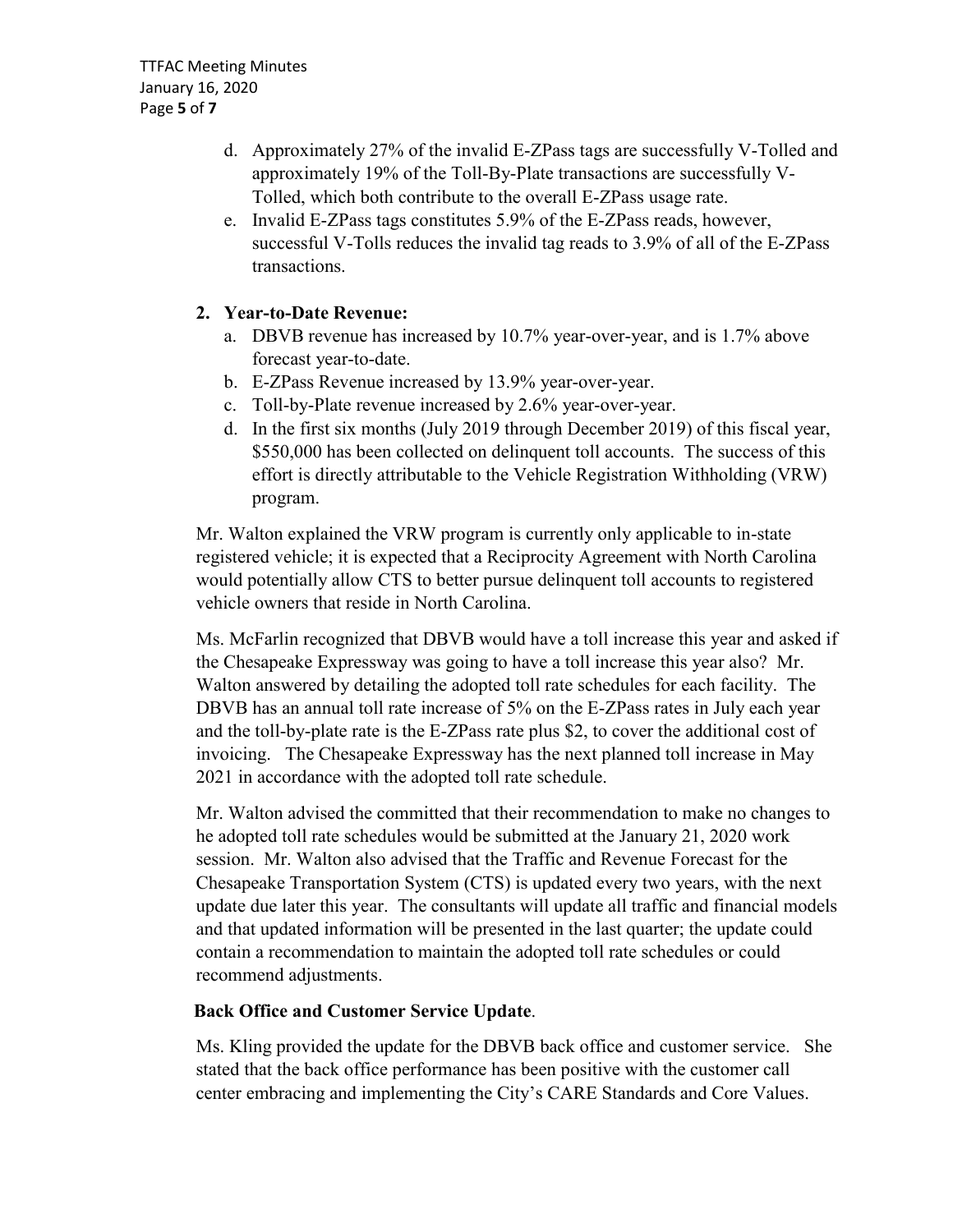There is continual oversight with phone call calibrations/reviews as well as obtaining feedback from our customers. There has been an increase in calls since the vehicle registration withholdings were implemented.

 Ms. Kling advised that the majority of toll disputes come from patrons with an E-ZPass account. Many of these disputes originate from customers that haven't updated their E-ZPass account information such as credit card information, vehicle information, license plate information, etc.

 Ms. Kling stated that the call center team is happy to be representing the City of Chesapeake and that we have experienced only minimal turnover to the call center team.

# **8. December 2019 Public Hearing:**

 Ms. Chappell discussed the Public Hearing held in December 2019 as required by Ordinance. Ms. Chappell thanked her colleagues, Mr. Crum and CTS staff for their participation in the meeting. There were no public attendees, Mr. Crum gave his prepared presentation, before adjourning with the proposed January 1, 2020 increase having no opposition.

#### **9. South Norfolk Jordan Bridge (SNJB) Update:**

 Mr. Crum presented an update for the South Norfolk Jordan Bridge. He stated that the average daily traffic volume is 7,500 to 8,100 cars per day on weekdays, with significant drops in traffic on Saturday and Sunday. Additionally, he stated that traffic increased by 10% in 2018 and 22% in 2019, which is primarily due to shipyard traffic. The E-ZPass penetration rate has averaged 82% to 83%,

Mr. Crum stated that they are looking to upgrade their toll system in the near future.

# **Reciprocity Agreement Update:**

 Ms. Latonio advised that the Virginia Department of Transportation (VDOT) has been working with their counterparts in North Carolina on the terms of the Reciprocity Agreement between the states. Each state currently is reviewing the draft terms of the agreement. Ms. Latonio did advise that this is an ongoing process and that there could still be obstacles to the execution of the agreement or with pursuing collections of delinquent accounts in North Carolina.

# **10. New Business/Discussion:**

Mr. Bryan Cunningham was selected to serve as the new Chairperson and Tawanna McFarlin was selected to serve as the Vice Chair. All members present voted on the nominations and the selections passed.